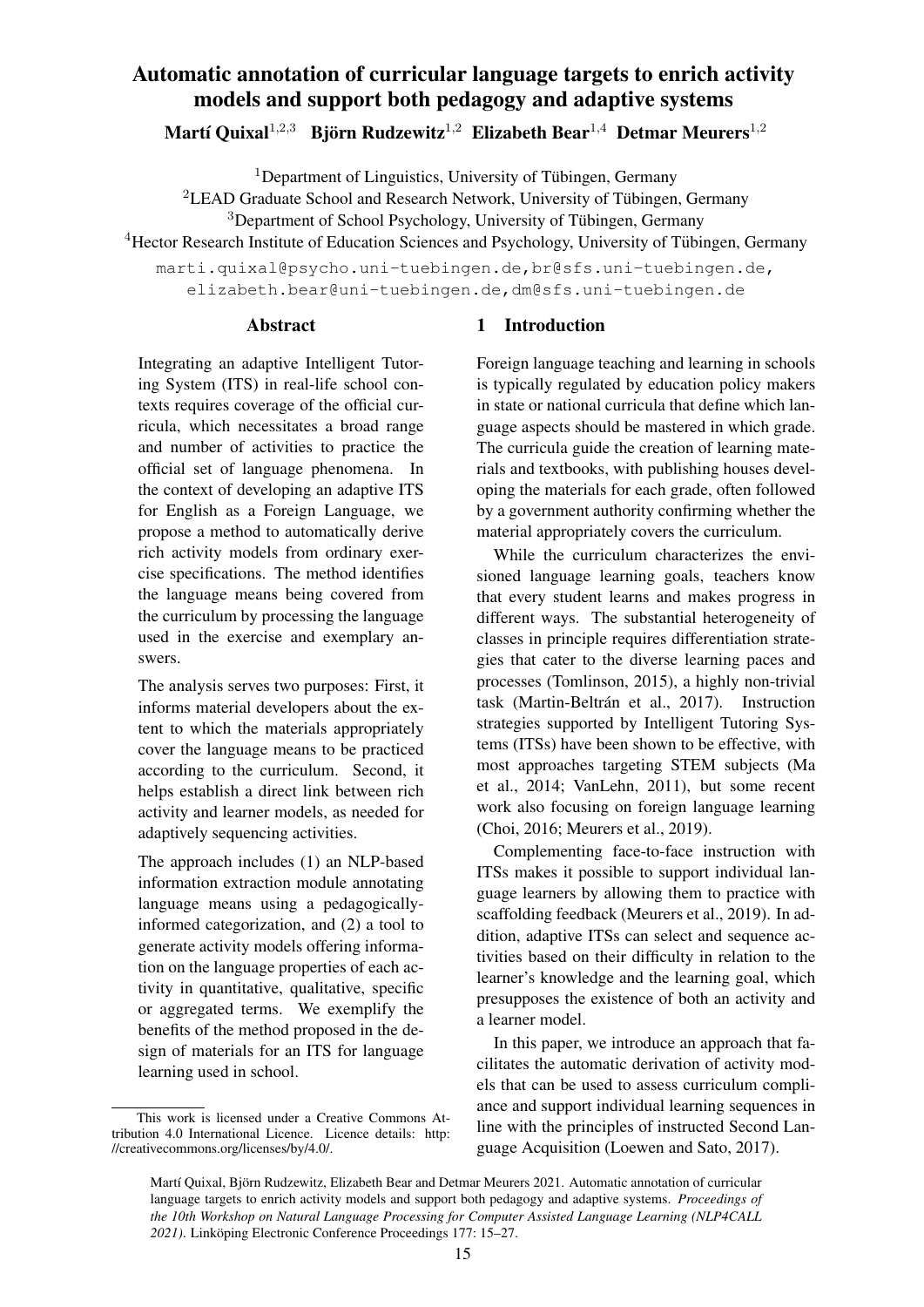| SuperCategory | SubCategory    | $Level -$ | Can-do statement                                                                       |
|---------------|----------------|-----------|----------------------------------------------------------------------------------------|
| PRESENT       | present simple | A1        | <b>FORM: NEGATIVE</b>                                                                  |
|               |                |           | Can use the negative form with a limited range of regular and irregular verbs.         |
| PRESENT       | present        | At        | FORM: AFFIRMATIVE                                                                      |
|               | continuous     |           | Can use the affirmative form.                                                          |
| PRESENT       | present simple | A1        | <b>USE HABITS AND GENERAL FACTS</b>                                                    |
|               |                |           | Can use the present simple to talk about repeated events or habits, and general facts. |

Figure 1: EGP example descriptors for grammatical accuracy for CEFR A1 level

After introducing related work on identifying language phenomena in learner language and in activity models in section 2, we describe the implementation context of our approach and the resources developed in section 3. We then present and exemplify the process of generating activity models in section 4, showcase the application of the approach in the educational context in terms of curriculum coverage and ITS development in section 5, and conclude with a discussion of limitations and future work.

# 2 Related work

Learning a foreign language requires being exposed to, practicing and producing the language in question (Gass and Mackey, 2013). A range of pedagogical techniques are designed to engage learners in functionally using language, and a balance between fluency and accuracy as well as between receptive and productive skills is sought (Brown, 2007). Integrating ITSs in a school context has the potential advantage of enabling teachers to focus on the communicative aspects of language in the classroom, while the system supports individualized learning of grammar, vocabulary, listening and reading skills – aspects where individual differences also play an important role (Dörnyei and Skehan, 2003).

The definition of fine-grained foreign language curricula including a formal specification of language structures based on communicative goals is an endeavor argued for by modern approaches to language instruction (Estaire and Zanón, 1994; Bachman and Palmer, 1996). However, the link between the communicative goals and the linguistic syllabus is rarely made explicit in practice.

In an effort to spell out aspects of the CEFR linguistic competence scales (Council of Europe, 2020, p. 130), the English Grammar Profile (EGP)

Project<sup>1</sup> and Pearson's Global Scale of English<sup>2</sup> have compiled databases linking can-do statements to vocabulary and grammar structures. They include detailed information on the linguistic structures as well as the mastery levels at which such structures are produced (not just taught).

The EGP organizes its inventory based on 19 super-categories<sup>3</sup> (from *adjectives* to *verbs* over *adverbs*, *clauses*, etc.), with up to ten sub-categories each (e.g., for the super-category *present*, the sub-categories are *simple* and *continuous*). For each sub-category, a number of levelspecific can-do statements is provided. Figure 1 illustrates the first three items for the super-category *present (tenses)* for the CEFR level A1, including both form and functional use characterizations.

The EGP is designed to help analyze and evaluate learner productions. To analyze teaching materials, verify curriculum coverage and generate activity models supporting adaptive selection and sequencing in an ITS, we need to go a step further and analyze the language in the input given that it "[i]s an essential component for learning in that it provides the crucial evidence from which learners can form linguistic hypotheses" (Gass and Mackey, 2015). When considering practice, we need to analyze the learner activities to determine which language students are expected to produce.

The few language tutoring systems that so far have been developed and used in real-life contexts (Heift, 2010; Nagata, 2009; Amaral and Meurers, 2011; Choi, 2016; Ziai et al., 2018) are based on manual activity specifications and do not provide a fine-grained characterization of the language means they cover. While some research tackles the task of automatically annotating texts with lin-

<sup>1</sup> https://englishprofile.org/english-grammar-profile 2 https://english.com/gse/teacher-toolkit/user/grammar 3 https://englishprofile.org/english-grammar-profile/ grammatical-categories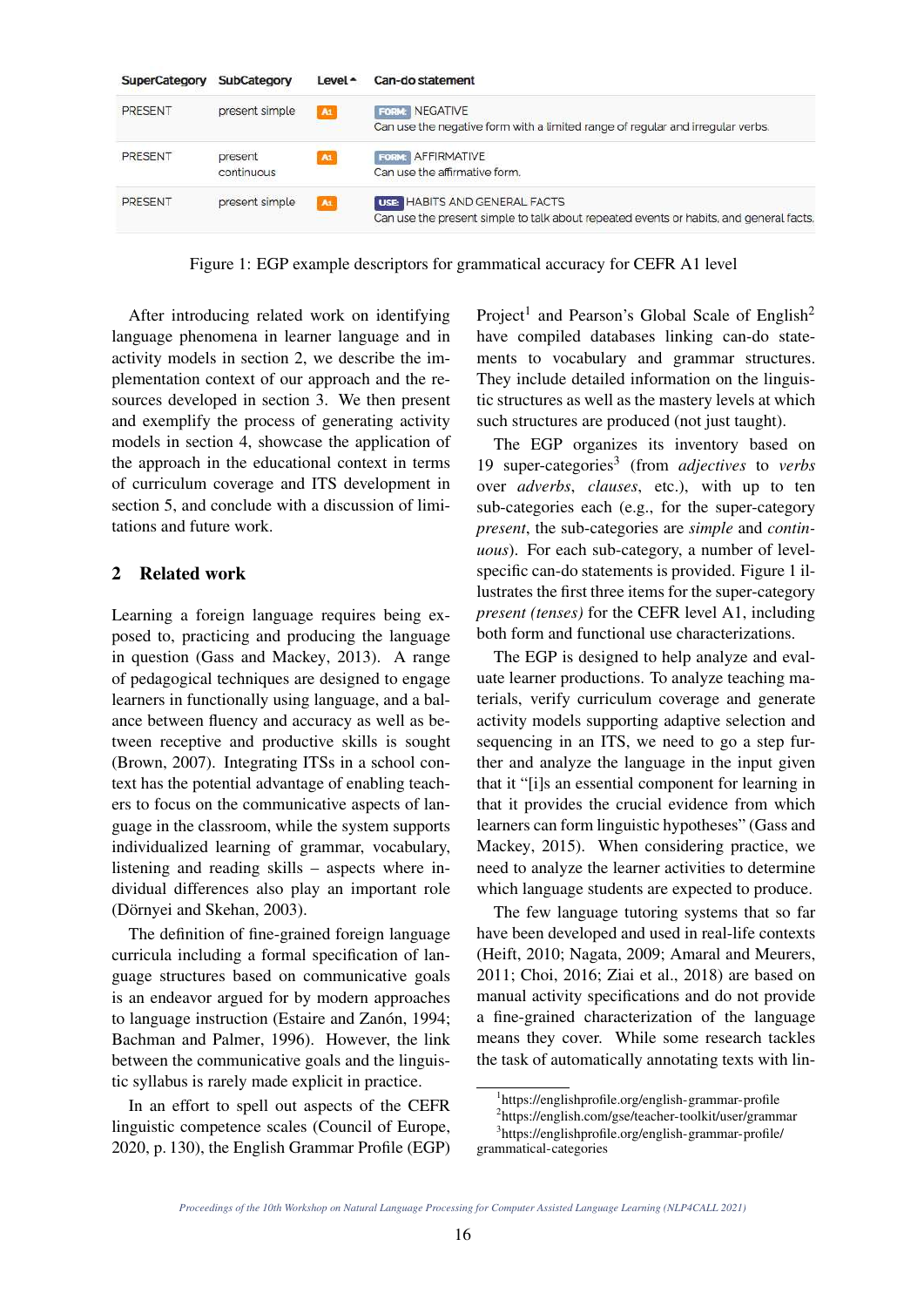guistic properties to support language-aware document retrieval (Chinkina and Meurers, 2016) or input enrichment and enhancement (Meurers et al., 2010), the work so far fell short of generating tutoring system activities that are pedagogically linked to a linguistic syllabus or curriculum.

The approach we are presenting in this paper goes a step further in automatically deriving finegrained metalinguistic characterizations of the language used in or elicited by some given learning material, including both the linguistic phenomena targeted by the materials as well as those incidentally occurring in it.

#### 3 Implementation context and resources

The research presented here is being carried out in the context of the development of Didi (http: //didi.schule), an adaptive ITS for English as a Foreign Language based on the FeedBook system (Rudzewitz et al., 2017; Meurers et al., 2018). It integrates the feedback mechanisms from Feed-Book and offers immediate, specific feedback on grammar (Rudzewitz et al., 2018), spelling (Ziai et al., 2019), and meaning (Ziai et al., 2018). Instead of offering exercises from an existing workbook, the Didi system provides independent exercises on more diverse levels of difficulty.

The minimal components of an ITS, such as Didi or FeedBook, are illustrated in Figure 2.



Figure 2: ITS architecture (adapted from Amaral, 2007, p. 85)

The method we present aims at using the linguistic structures identified in a given set of learning activities to link (i) language as an object of study (language as a system), which belongs to the expert module, (ii) language as organized and presented in instruction materials (language as a pedagogical goal), which is part of the instruction module, and (iii) language as knowledge that has been or is being acquired, which is part of the learner module (language as a competence). The three perspectives on language need to be anchored in a common characterization of language properties supporting the goals of the three modules of an ITS.

Our approach makes it possible to automatically populate the knowledge domain as part of the expert module on the basis of the language properties of the activities in the instruction module. The knowledge domain results as an aggregate of all the linguistic constructions found in the activities produced by material authors and organized as learning sequences. As we will see in section 5, it also allows us to monitor and make explicit learner competencies by enriching the learner model and ultimately perform adaptive sequencing.

As a starting point, we describe three resources that facilitate the automatization of this process: (i) a hierarchical structure of language phenomena relevant for English as a Foreign Language, (ii) a general linguistic annotation module, and (iii) a rule-based module for the annotation of language structures.

#### 3.1 Knowledge hierarchy

The English as a Foreign Language (domain) knowledge of our ITS is organized as a hierarchy that consists of three levels of characterization exemplified in Figure 3. The first level includes categories such as word formation (morphology), sentence structure (syntax) and language use, levels of linguistic description common in Second Language Acquisition and Foreign Language Instruction. Each of these categories is in turn divided into smaller categories extracted and/or extended from the official curriculum for secondary schools, grades 7 to 9 (Kultusministerium, 2016, p. 50), which is the second level of characterization. This second level of characterization is exemplified in Figure 3 with superlative forms of adjectives, child nodes of the category word formation: regular forms (*reg. forms*), irregular forms (*irreg. forms*) and periphrastic forms (*most* + ADJ).

This third level of characterization is extracted or extended from the EGP, and it maps to level 2 categories so that each level 3 element relates to one and only one level 2 element. In Figure 3 this is exemplified with finer-grained labels for language means that are child nodes of the level 2 element *Superlative regular forms*: plain regular forms (*cheap - cheapest*), regular forms of ad-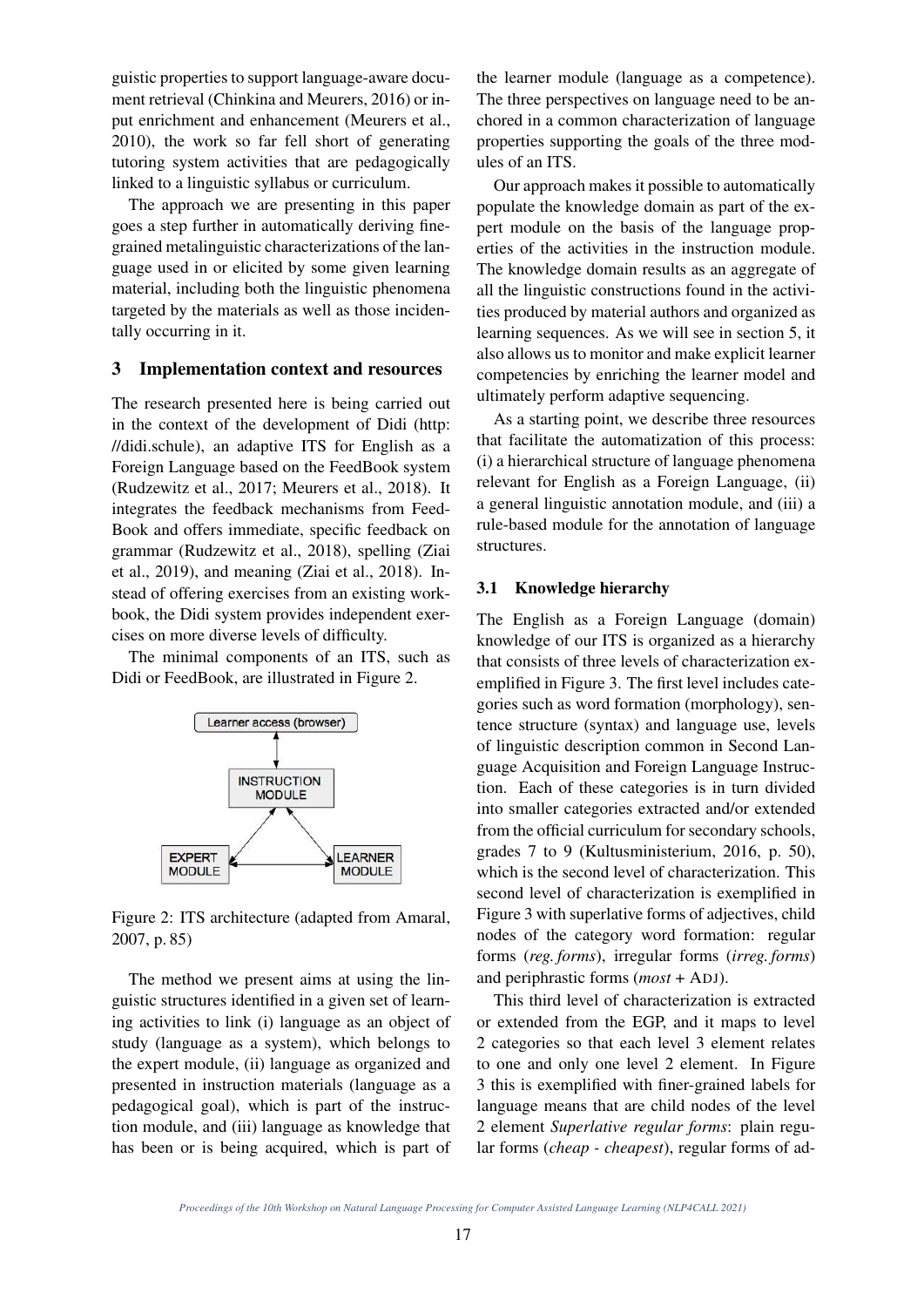

Figure 3: Hierarchical knowledge structure for English as a Foreign Language.

jectives ending in *-y* (*funny - funniest*) and regular forms ending in *-e* (*nice - nicest*). Moreover, the language means in level 3 constitute the specifications for the automatic analysis with the rule-based annotation tool.

#### 3.2 Linguistic annotation

As we will describe in further detail in the following section, the input to the annotation module is the set of activities included in Didi.

The NLP analysis is realized in the Unstructured Information Management Architecture (UIMA, Ferrucci and Lally, 2004). As the first step, each language learning exercise provided as input is turned into a UIMA Common Analysis Structure (CAS) object. These CAS objects are linguistically annotated using the standard NLP tools specified in Table 1. Then the annotated CAS documents are exported as XMI files, the input format for the module responsible for the annotation of language means.

#### 3.3 Annotation of language means

The module for the annotation of language means is implemented as a set of rule-based grammars in UIMA Ruta (Kluegl et al., 2016), a formalism and annotator development environment within UIMA that supports the robust and modular integration of this functionality in the processing pipeline. UIMA Ruta enables grammar writers to access annotations in the CAS that were provided by the NLP analysis modules and offers a set of operators and property check functions to map, review and remove annotations at the word, phrase, clause, sentence and document level.

Figure 4 exemplifies a UIMA Ruta rule that

| <b>NLP</b> task | tool                    |
|-----------------|-------------------------|
| segmentation    | ClearNLP                |
|                 | (Choi and Palmer, 2012) |
| part-of-speech  | ClearNLP                |
| (POS) tagging   |                         |
| dependency      | ClearNLP                |
| parsing         |                         |
| lemmatization   | Morpha                  |
|                 | (Minnen et al., 2001)   |
| morphological   | Sfst (Schmid, 2005)     |
| analysis        |                         |

Table 1: NLP tools adding linguistic annotations as input to UIMA Ruta

checks for the presence of a simple present tense form and, when found, records that there is a present simple verb form in terms of word formation and, in terms of sentence structure, that we are dealing with an affirmative sentence in the present. It thereby translates the NLP analysis output into two labels of level 3 in our knowledge hierarchy of English as a Foreign Language, namely "PresentSimpleForms" and "SyntAffirmativeSentencePresentSimple".

Currently the annotation module contains more than 200 rules. The module includes annotators for tenses (including present, past and future verb forms), comparatives (including comparatives and superlatives), passive voice, conditional sentences types 1 and 2, and relative clauses.

#### 4 Generation of activity models

Activity models, which belong to the instruction module of an ITS, are particularly important for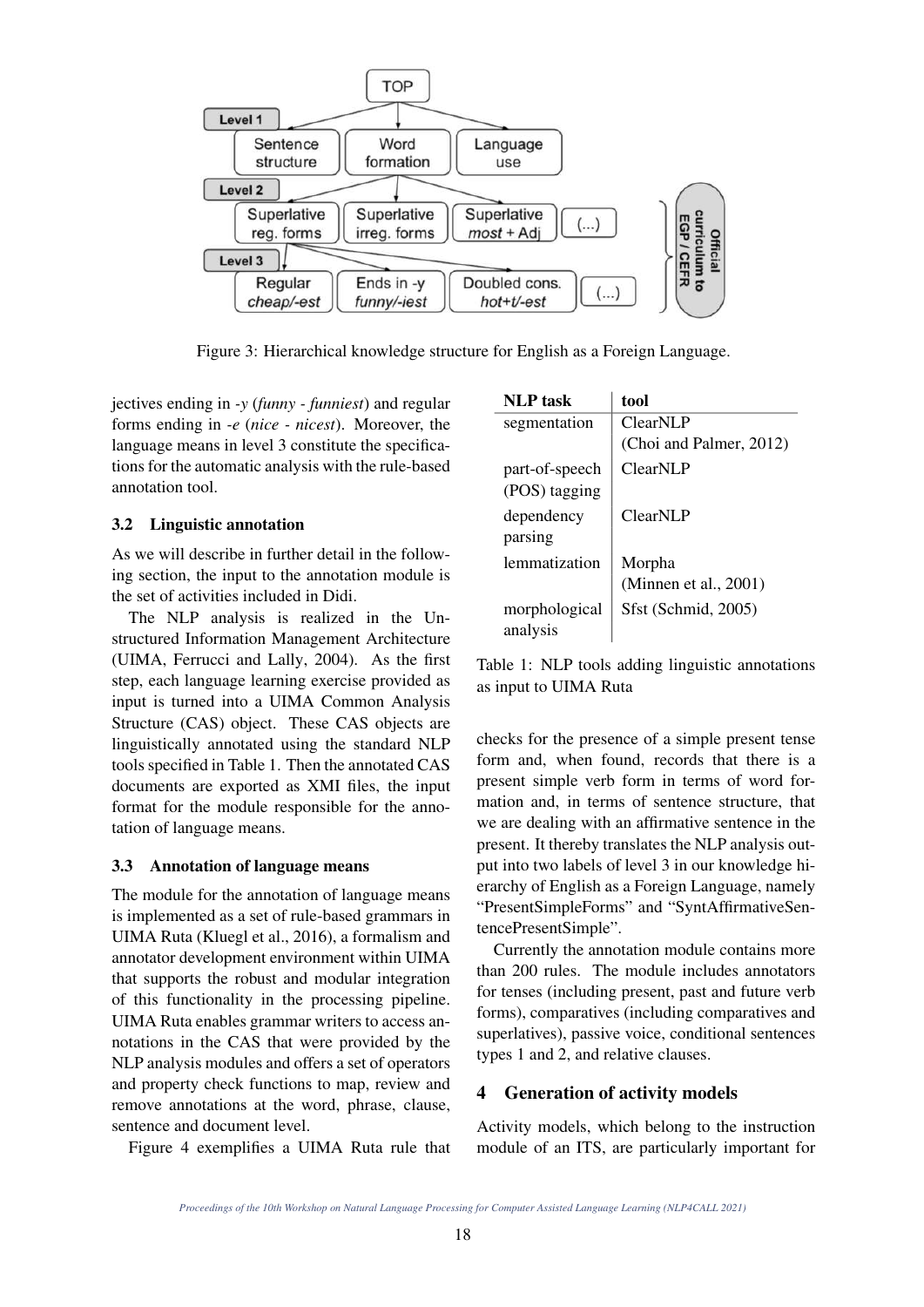```
(#)(NC)(ADV?)(Tense{REGEXP(Tense.value,"SIMPLE_PRESENT")})
(# (PERIOD|EXCLAMATION)){ -><br>
CREATE(Construct,4,4,"constructName"="PresentSimpleForms"),<br>
CREATE(Construct,1,5,"constructName"="SyntAffirmativeSentencePresentSimple")};
```


supporting adaptive selection and sequencing of activities for a given user since they make explicit what the activity demands and offers.

Figure 5 shows the information included in our activity model. The first block shows the specifications provided manually during activity creation. The second block, shown in italics, lists the type of information added automatically using the NLP-based and other activity-specification-based annotation modules.



Figure 5: Linguistic enrichment of activity model

The manually determined properties include the activity's format (fill-in-the-blanks, multiple choice, etc.), the actual items, each including a prompt (textual or not), an expected answer (which may be typed in or selected), and optionally distractors. Among them there is also the learning goal, which maps to the level 2 language phenomena introduced in section 3.1 for which the activity has been designed. These phenomena become then language target (the target is to teach or learn them), as opposed to other language means, which are just accompanying the target of the activities – thus, non-target.

The automatically generated properties include language targets of level 3, and non-targets of level 2 and level 3. Non-target means are language elements present in the activities with which a specific language structure is to be practiced, but they do not belong together. For instance, to learn the use of comparatives, one needs to be able to produce sentences with them; therefore, a learner has to be able to use some sentence structure (e.g., basic SVO) and at least one tense form (e.g., the present simple).

The activity model also encodes the distinction between receptive and productive skills, which is computed on the basis of the activity's format, not its linguistic characteristics.

# 4.1 Input to NLP module

To illustrate the process, let us take a look at two sample activities with slightly different properties. Figure 6 shows part of a fill-in-the-blanks activity.

# **CA** Superlatives: adjectives in sentences



# Figure 6: Activity C4.1 targeting superlatives

In this activity, students are given an adjective base form that has to be turned into its superlative form. According to specifications this is a fill-inthe-blanks activity, with items whose prompt consists of a sentence and whose answer length is a word. In addition, the activity is labeled with the language means in the curriculum *Superlative regular forms*, *Superlative irregular forms* and *Superlative most + Adj*, all of which are language means of level 2 in the hierarchy (see section 3.1).

Figure 7 shows a short answer activity. The activity includes a sentence as a prompt and requires complete sentence as a response. This activity gets the level 2 label *Sentences using the simple past*, a language structure appearing in the curriculum.

For this tutoring system, activity specification requires not only writing the instructions and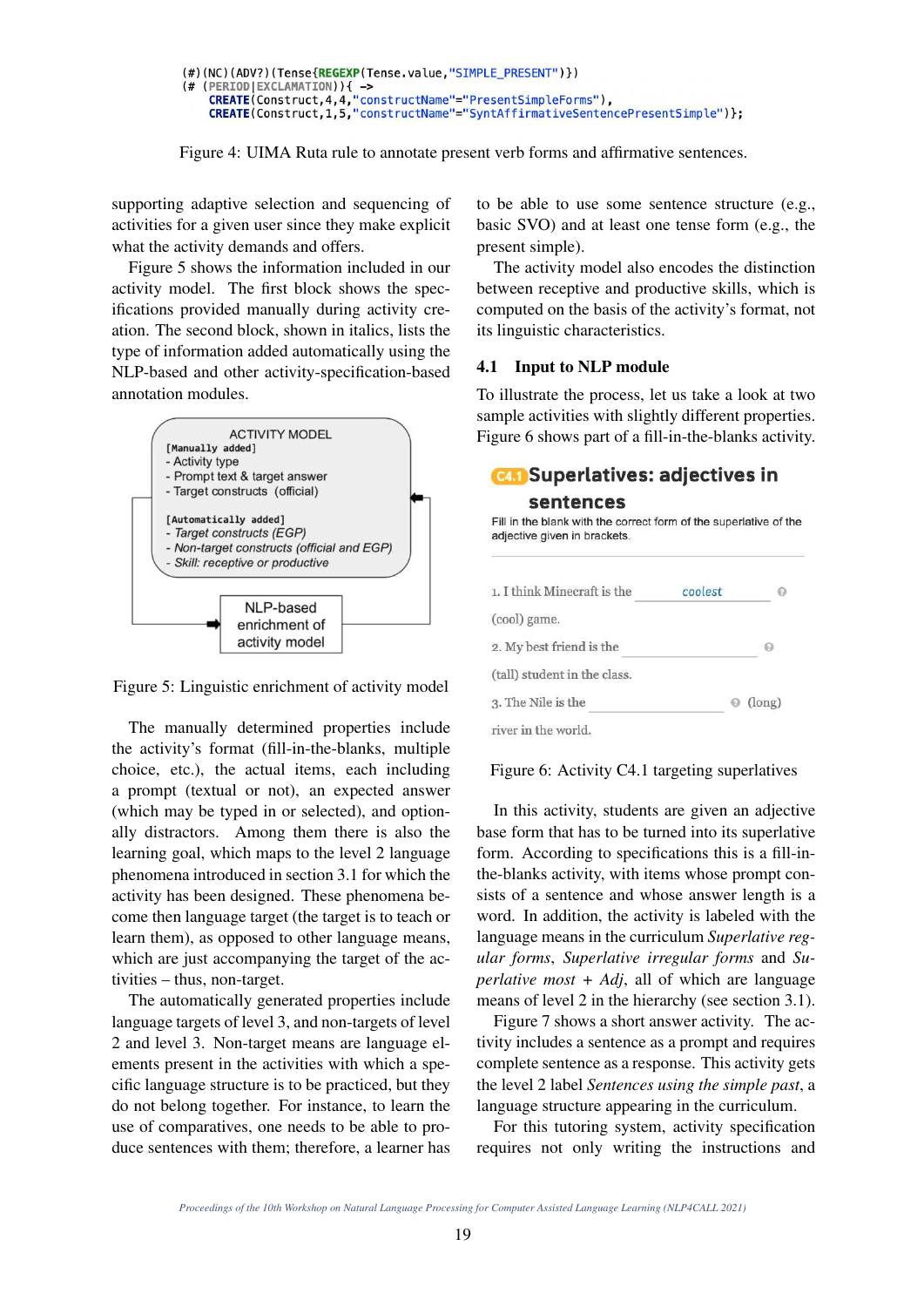# **18.5** Negative sentences in the

past

Look at the following statements and negate them.



prompts in them but also entering a list of correct answers. For the activity in Figure 6, the expected answers are the superlative forms of the corresponding adjectives, but for the activity in Figure 7 the expected answers are the negated version of the sentences, such as "Emma did not play tennis" or "You did not build a sand castle", for the first two items, respectively.

It is such activity specifications that are sent to the NLP-module performing the annotation of finer-grained language means (level 3).

# 4.2 Automatically generated properties

The first step of the automatic annotation process is the identification of language means based on the activity specification, using the NLP resources we introduced in section 3.

The second step performed in the annotation process distinguishes between so-called receptive and productive skills given that any linguistic phenomenon can be practiced in the context of understanding or producing language. What elements of an item are considered receptive or productive depends on the activity type. For fill-in-theblanks activities, such as the one in Figure 6, the text in the expected answers for each blank constitutes the productive part (e.g, "coolest" in the first gap). In contrast, the language found in the text surrounding the blanks is handled as receptive since learners use them to complete the answer (e.g., "I think Minecraft is the ... (cool) game."). For short answer tasks, the receptive part are the prompts, and the productive parts are the answers to be elicited from the learners. For example, in Figure 9, the prompt "Emma played tennis"

from the activity shown in Figure 7 is analyzed as language practiced in receptive mode (SyntAffirmativeSentenceSimplePast), while "Emma didn't play tennis." is language practiced in the productive mode (SyntNegativeSentenceSimplePast).

# 4.3 Information visualization

On this basis, we can systematically visualize the language means found in a given activity. Didi includes a visualization module that uses spider web charts to present this information.

Figure 8 illustrates the output for the fill-inthe-blanks activity targeting superlative forms we saw in Figure 6. We see that language means at the word and sentence level are classified as receptive or productive. For instance, a target goal at the word level, *SuperlativeFormRegular-HigherDegree*, is classified as receptive once for "coolest", which is given as a sample answer, and as productive multiple times for gaps such as "tallest" and "longest", appearing in items 2 and 3 of the activity, respectively. At the sentence level, the target language means *AffirmativeSuperlativeSentence* and *InterrogativeSuperlativeSentence* are classified as productive, corresponding to the sentence containing the expected answer. Non-target means, such as *Synt-AffirmativeSentencePresentSimple*, the rule for which was exemplified in Figure 4, are also represented in the spider web chart and can also be classified as receptive or productive.

Similarly, Figure 9 shows the spider web chart for the activity we saw in Figure 7, the one on the negative sentences in the past. In this activity, the affirmative sentences given as the prompts are classified as receptive, for instance, as *SyntAffirmativeSentenceSimplePast* at the sentence level. The expected answers contain the language mean *SyntNegativeSentenceSimplePast*, also at the sentence level and are classified as productive. In this activity, the annotation does not include nontarget language means outside of the learning unit on tenses.

# 5 Applications of the approach

The approach described to enrich activity models is useful both from a pedagogical perspective for the design and selection of activities in relation to the curriculum and from the perspective of designing adaptive tutoring systems, where it supports the implementation of activity sequencing.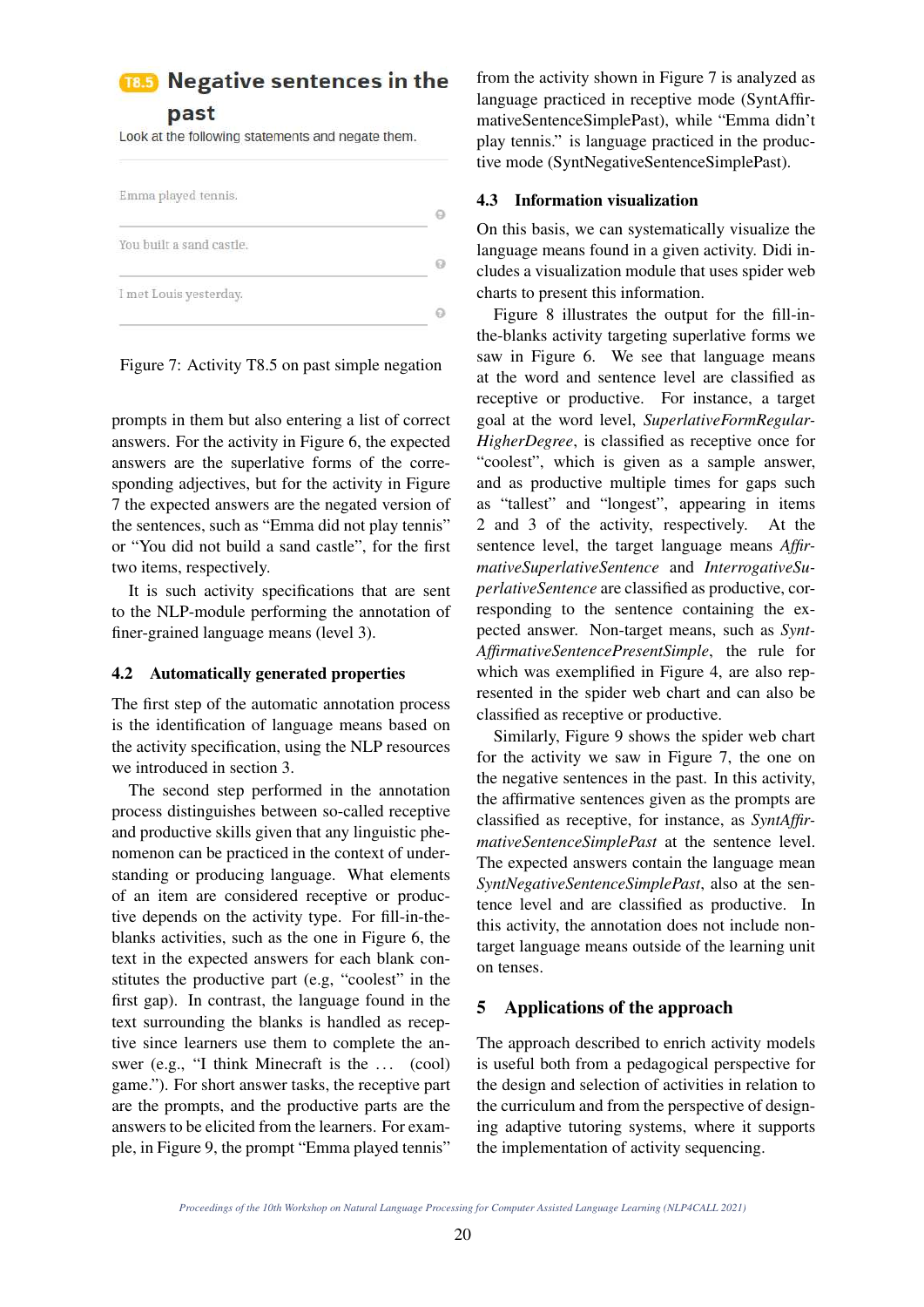

Figure 8: Visualization of annotated language means for activity C4.1



SyntAffirmativeSentenceSimplePast

Figure 9: Visualization of annotated language means for activity T8.5

#### 5.1 Evaluating curriculum coverage

A first approach to evaluating curriculum coverage can be carried out at the most abstract level of description, as in Table 2.

The table shows the number of automatically identified target and non-target language means at the receptive and productive level for the current set of activities implemented in four learning units. Pedagogically speaking, the table reflects that there are in total 845 opportunities either to produce (482) or to understand (363) one of the target language means of the tenses topic. We can also see that the numbers for the other three topics (comparatives, conditional sentences type 2 and elative clauses) are smaller. This tells us about the number of activities written for each of the topics which, as shown in the last column, is quite imbalanced – productive target language means in tenses amount to 56% of the opportunities to produce a piece of language in the current version of the materials.

The table also indicates that while tenses, comparatives and conditional sentences present a relatively balanced number of opportunities to practice target productive and receptive skills, relative clauses has a very low proportion (7%) of opportunities to practice target receptive skills. In this case a manual inspection of the activities in relative clauses confirms that the sequence of activities includes much more production activities than receptive ones.

If we take a look at the numbers under nontarget language means, we see these are much higher and proportionally bigger for comparatives, conditional sentences type 2 and relative clauses. For instance, for comparatives the total number of non-target language means adds up to 417 (121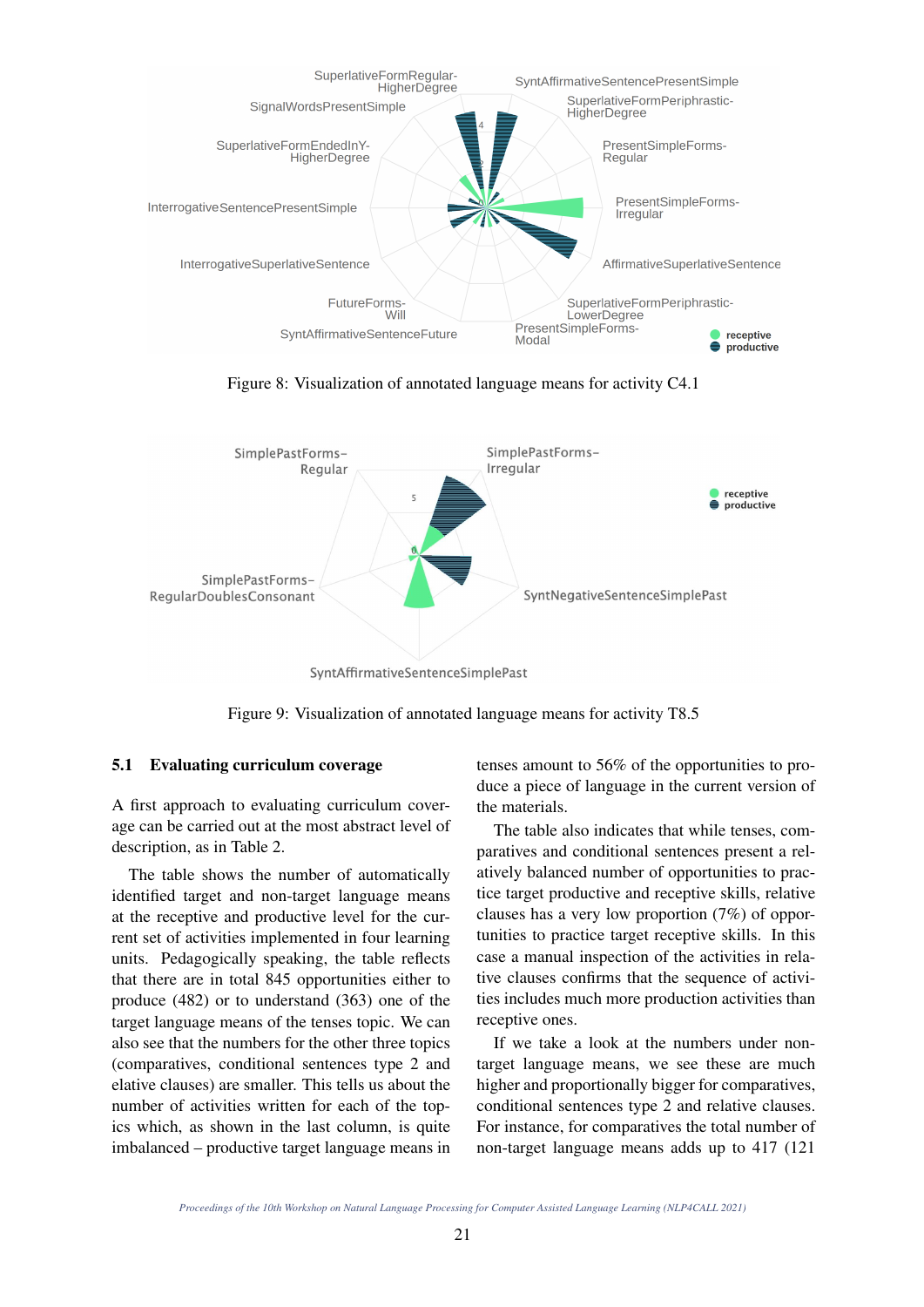|                      | TARGET |      | NON-TARGET |       |                   |
|----------------------|--------|------|------------|-------|-------------------|
| <b>LEARNING UNIT</b> | PROD.  | REC. | PROD.      | REC.  | <b>ACTIVITIES</b> |
| tenses               | 482    | 363  | 133        | 152   | 49                |
| comparatives         | 84     | 107  | 121        | 296   | 27                |
| cond. sent. type 2   | 209    | 237  | 404        | 672   | 30                |
| relative clauses     | 95     |      | 263        | 301   | 20                |
| TOTAL                | 870    | 714  | 921        | 1.421 |                   |

Table 2: Language means automatically identified in the activities of four learning units

+ 296) while the total number of target language means adds up to  $191 (84 + 107)$ . A plausible explanation for this is the fact that although the learning of comparatives often focuses on word formation (building its forms) or some essential syntactic patterns (... ADJ *than* ..., ... *as* ADJ *as* ...), it is usually learned in the context of comparing different options (e.g., travel preferences, product prices and quality, etc.); since making comparisons requires the use of sentences that include different tenses and structures, a variety of non-target structures is expected here. Similar interpretations can be made for conditional sentences type 2 and relative clauses, two topics for which the use of sentences with all their underlying properties is required.

Finer-grained analyses of curriculum coverage are possible by quantifying the language means included in the materials as shown in Tables 3 and 4.

Table 3: Tenses: distribution of language means by level 1 categories

|                    | <b>TARGET</b> |      | NON-TARGET |      |  |
|--------------------|---------------|------|------------|------|--|
| <b>CATEGORY</b>    | PROD.         | REC. | PROD.      | REC. |  |
| Word formation     | 248           | 233  | 95         | 106  |  |
| Sentence structure | 224           | 107  | 38         | 39   |  |
| Language use       | 10            | 23   |            |      |  |
| TOTAL.             | 187           | 363  | 133        | 152  |  |

Table 3 offers a level 1 characterization of the opportunities to learn word formation, sentence structure and language use at the receptive and productive level on the unit on tenses. We can see that target language means are relatively proportionate between word formation and sentence structure, but not language use. At the same time, non-target means are much more frequent in word formation than in the other two categories.

Table 4 offers an even finer-grained representation of the distribution of language means – in this case for the category *word formation* in tenses. The table shows both target and non-target language means in productive and receptive skills. The horizontal line that divides the table in language means that are genuinely part of the grammar topic tenses and those that are not part of it.

Looking at the table, we can confirm that the unit on tenses has: (i) much more practice opportunities on the formation of irregular verbs (228 as target and 37 as non-target), than on any other verb form. However, we also see that some of the language means that are genuinely part of the grammar topic tenses are also used as non-target. This can be explained by activities in which a verb form is used to give a context in which then another verb form can be used. For instance, when practicing the past continuous forms, one will often see the pattern "*while* VP-PAST PARTICIPLE FORM *...,* VP-PAST SIMPLE".

Now whether the presence and distribution of the language means as found in the learning activities in these units actually leads to mastery or not and whether they are compliant with a specific curricula is not within the scope of this paper. The goal of the paper is to show that this kind of evaluation is possible thanks to the information made explicit by the automated annotation strategy.

#### 5.2 Automatic derivation of learner models

The rich activity models enable the ITS to generate learner models that track the progress of individual learners across activities. This serves two purposes: first, to inform learners about their observed competence in an inspectable, open learner model (Bull and Kay, 2006) and second, to inform the adaptive sequencing algorithm in Didi about the current level of proficiency of learners to suggest a suitable next exercise.

Whenever a learner works on an activity, the learner model for that learner records both the language means the learner was exposed to (i.e. the ones appearing in the activity) and the subset of language means that the learner was able to produce correctly. The learner model stores an update making explicit the exposure and accuracy for each level 3 language mean involved – together with a time stamp to enable temporal tracking. Taken together, the learner model records the dif-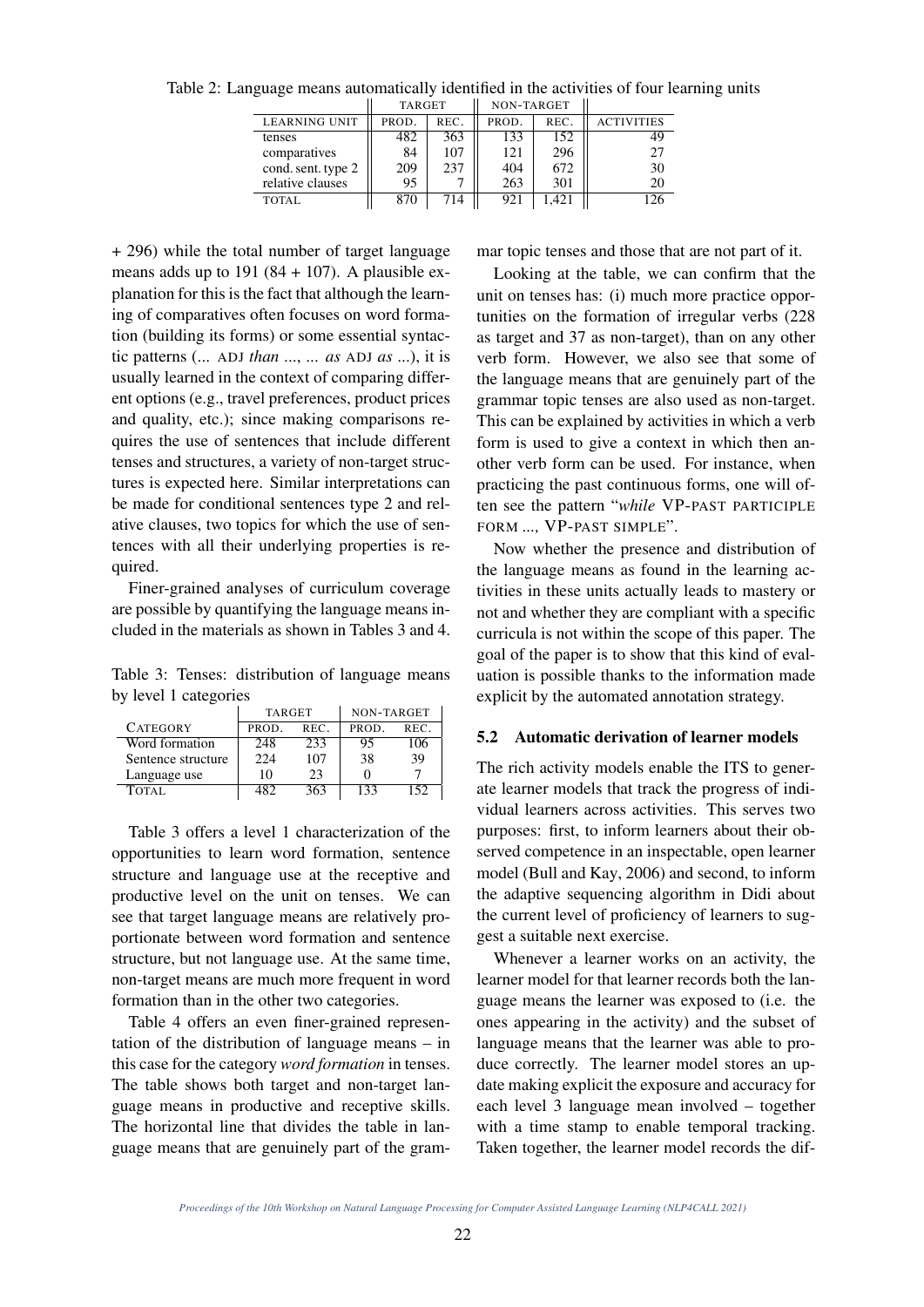|                                 | <b>TARGET</b> |          | NON-TARGET |                |
|---------------------------------|---------------|----------|------------|----------------|
| LANGUAGE MEANS: LEVEL 2 & 3     | PROD.         | REC.     | PROD.      | REC.           |
| FUTURE - will                   | 4             |          | 0          |                |
| PRES. CONT. FORMS               | 18            | 1        | $\Omega$   | $\overline{0}$ |
| PRES. SIMPLE FORMS:<br>- IRREG  | 9             | 8        | 0          | 7              |
| - MODAL                         | 5             | 10       | $\Omega$   | $\overline{2}$ |
| $-$ REG                         | 18            | 5        | $\Omega$   | 1              |
| PAST CONT. FORMS                | 16            | 0        | 0          | $\mathbf{1}$   |
| SIMPLE PAST FORMS: - DOUBCONS   | 6             | 18       | 3          | 5              |
| $- IN - Y$                      | 7             | 10       | 3          | 5              |
| $- IN - E$                      | 17            | 24       | 5          | 12             |
| - IRREG                         | 111           | 116      | 17         | 20             |
| - MODAL                         | 2             | 5        | $\Omega$   | 1              |
| - REG                           | 35            | 35       | 13         | 18             |
| COMPARATIVE INTENS.: - DOUBCONS | $\Omega$      | $\Omega$ | 1          | 1              |
| $-$ REG                         | $\Omega$      | $\theta$ | $\Omega$   | $\overline{2}$ |
| COMPARATIVE EQUAL.              | $\Omega$      | $\theta$ | $\Omega$   | $\overline{c}$ |
| <b>IMPERATIVE FORMS</b>         | $\Omega$      | $\theta$ | $\Omega$   | 9              |
| PASSIVE - SIMPLE PAST           | $\Omega$      | $\theta$ | 3          | 3              |
| PAST PERFECT FORMS              | $\Omega$      | $\Omega$ | 19         | 6              |
| PRES. PERFECT FORMS             | $\Omega$      | $\Omega$ | 30         | 3              |
| <b>REFLEXIVE PRONOUN</b>        | $\Omega$      | 0        | $\Omega$   | 3              |
| REL. PRON. - SUBJECT            | $\Omega$      | $\Omega$ |            | 4              |
| <b>TOTAL</b>                    | 248           | 233      | 95         | 106            |

Table 4: Detailed characterization of the language means found in *Tenses* at the morphology level

ference between what language means an exercise exposed a learner to and which of them the learner was able to produce. The learner model is updated independent of whether the language means have been marked as target or non-target.

The open learner model in Didi presents the collected information structured in two levels (Figure 10). On the top, the system presents the collected evidence aggregated for language means at level 2, providing the learner with an overview on the performance for all the pedagogically relevant categories. If learners want to get more detailed insights, the system displays a more detailed view of language means of level 3 below the aggregate view (bottom graph). For each of the level 2 labels, this detailed view lists a learner's performance for each of the language means of level 3 belonging to this level 2 label according to the domain model (cf. Figure 3), distinguishing receptive from productive skills. The learner model also presents language structures in the dimension *interactive* – learning opportunities in which language means need to be selected as opposed to typed in, e.g., in a multiple-choice task.

For example, in Figure 10, the category *Verb-FormsSimplePast* appears in the top chart in the south east with a long green (correct usage) and shorter red (incorrect usage) bar. The bottom chart lists all the associated child language means, e.g., *SimplePastFormsRegular* or *SimplePastFormsModal*. This allows the learner to see which specific language means (s)he is struggling with the most – in this example it is *SimplePast-FormsIrregular*.

# 5.3 Combining activity and learner models for adaptive sequencing

The learner and activity model together are the basis for the adaptive sequencing algorithm. This algorithm operates at the level of subsections within learning units, for which target structures are specified, and suggests a next suitable exercise to individual learners. In the first step, the system identifies the target language means that still need to be learned by filtering out all those structures for which the learner has obtained *mastery*. Mastery is assessed by comparing both the exposure to and accuracy achieved in the language means by externally defined thresholds in a configurable lookback window. Exposure is measured as the number of times an exercise provided an opportunity to practice a specific construction, and accuracy indicates how many times a specific learner was able to produce it correctly. The lookback window makes it possible to base decisions only on the recent performance, so that trying out different forms in earlier acquisition stages is not penalized. In the second step, the system queries exercises that contain the language means to be practiced by the learner. At this stage, Didi ranks the queried exercises using a linguistic affinity score by computing the closeness between the language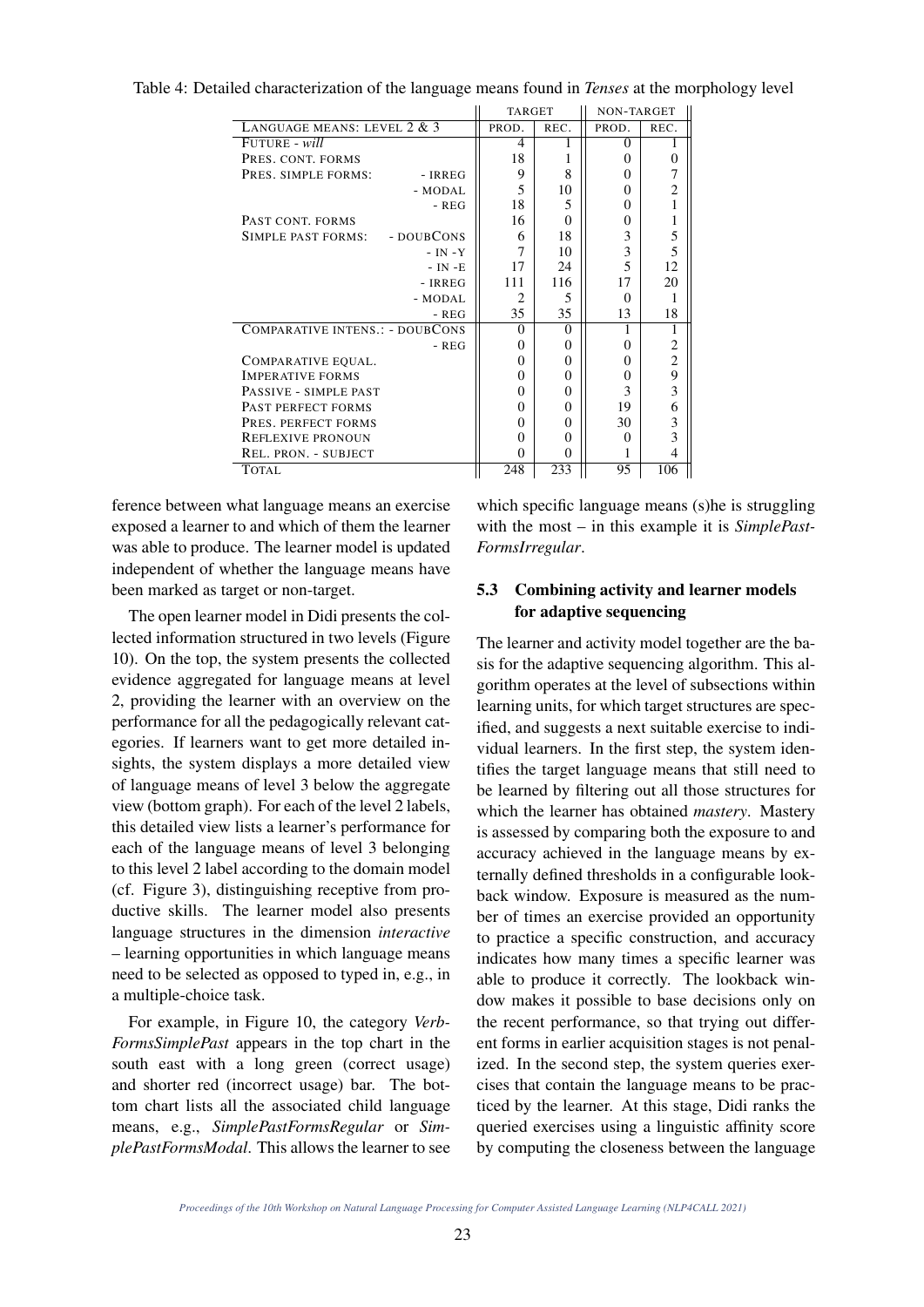# Lernermodell

Hier werden Statistiken zum Lernverhalten angezeigt. Bitte unten auf eine Kategorie klicken um mehr zu erfahren.



# Richtig vs. Falsch

VerbFormsSimplePast 76 richtig 54 falsch





Figure 10: Open learner model visualizing performance on language means at level 2 (top) and level 3 (bottom)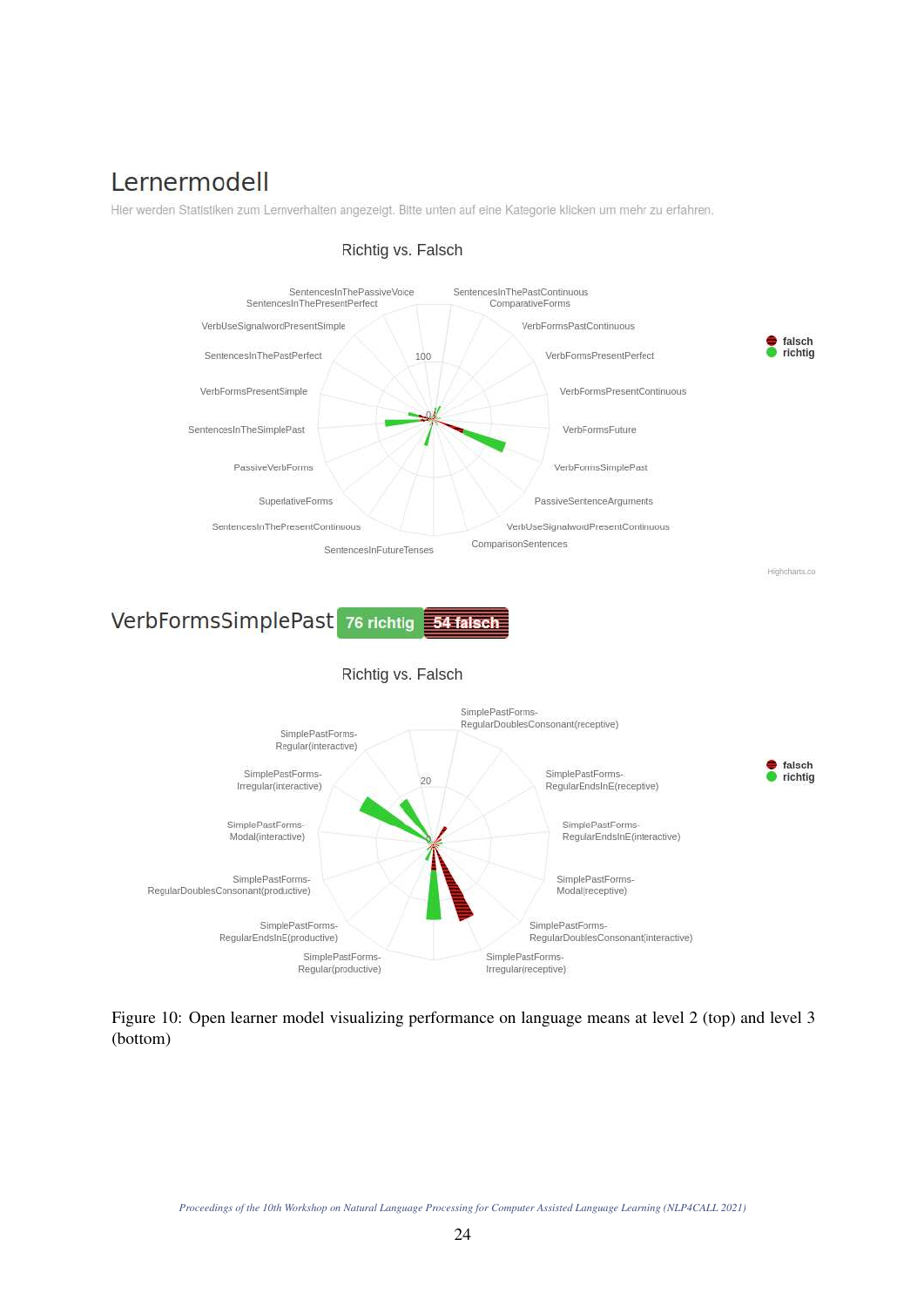means an activity offers and the current learning goals. The third step is to rank candidate exercises using pedagogically driven categories stored in the activity model (cf. Figure 5). For example, the adaptivity algorithm suggests closed activity types before open activities, activities with shorter gaps before activities with longer gaps, or activities where inflected forms are provided before tasks without any given lexical material. The automatically derived activity models allow for an activity selection process that not only takes into account what was actually learned as a target, but also everything learned as non-target.

# 6 Concluding remarks and future work

The work presented here shows how combining manual and automatic annotation of learning activities facilitates the enrichment of activity models. Making the linguistic properties explicit in this way supports a link between the language to be learned (expert model), the strategies to present this language as a learning goal (instruction model), and the language competence as recorded (learner model). The linguistically enriched activity models do not only take into account the language produced (or seen) when this was a learning goal, but also the language produced (or seen) as co-material – as a consequence of embedding the actual learning goals in more complex linguistic structures or larger language units.

While the approach described in this paper is fully implemented, it represents ongoing work and comes with certain limitations. First of all, there is currently no gold standard against which the accuracy of the NLP annotation module can be evaluated. However, the quantification of language means identified in the four learning units seems to indicate good face validity.

An additional limitation of the approach is that it only annotates language phenomena that appear in the input materials, which are used as a basis for specification. Comparing our aggregated annotations with resources such as the EGP informs us about the areas of language for which no activities exist – or appear only as non-target, which we have not systematically addressed yet.

Finally, the adaptivity algorithm described here is still under development and has not been tested in practice yet. Piloting and evaluating it in an authentic school context to assess the external validity is planned for the next project phase. We will conduct a randomized controlled field trial study for testing the effectiveness of adaptive sequencing of activities compared to static sequences defined in advance by teachers. Students across a range of different types of secondary schools will randomly be assigned to either the intervention group (adaptive sequences) or control group (static sequences). By employing a pre-post test design, we will be able to associate learning gains with experimental conditions and to test for which types of schools and learning goals adaptivity makes a difference.

Our most immediate goal at this point is to further develop both the knowledge hierarchy and the annotation rules. The sequencing algorithm requires a rich linguistic characterization and explicit interrelationships between specific language means. For instance, conditional type 2 sentences cannot be practiced if past simple forms and conditional forms have not been learned. Additionally, information from the expert model determining priorities between specific linguistic structures at a given point in the instruction plan can be used if more than one linguistic structure competes to be the "next" one.

In the mid-term, the creation of a gold-standard to evaluate the quality of the annotation process is also a task that we cannot escape. Since we have access to activities from other e-learning platforms, we can use those to perform a semiautomatic evaluation of the module. An evaluation from the perspective of the end-user in terms of the system's efficacy will be possible as soon as the system starts to be piloted in schools. For that purpose we will simulate learning paths that will then end up proposing "next tasks" that a teacher will then judge as pedagogically meaningful or not.

#### Acknowledgments

This research has been largely funded by the Robert-Bosch-Stiftung GmbH as part of the program "Förderung von Wissenschaft-Praxis-Kooperationen für Unterrichtskonzepte mit digitalen Medien".

#### References

Luiz Amaral. 2007. *Designing Intelligent Language Tutoring Systems: integrating Natural Language Processing technology into foreign language teaching*. Ph.D. thesis, The Ohio State University.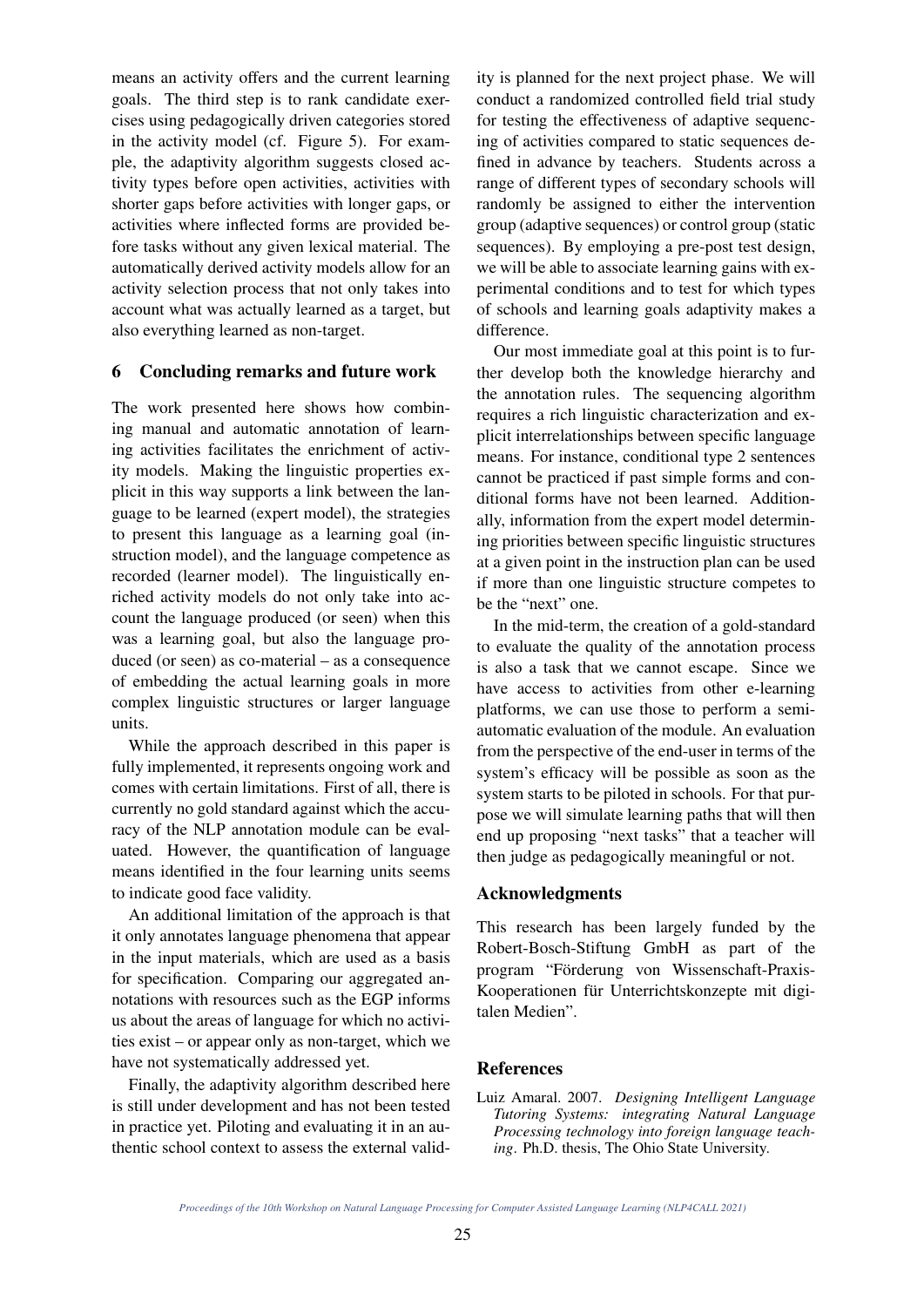- Luiz Amaral and Detmar Meurers. 2011. On using intelligent computer-assisted language learning in real-life foreign language teaching and learning. *Re-CALL*, 23(1):4–24.
- Lyle F. Bachman and Adrian S. Palmer. 1996. *Language Testing in Practice: Designing and Developing Useful Language Tests*. Oxford University Press.
- H. Douglas Brown. 2007. *Principles Of Language Learning and Teaching*, 5th edition. Pearson Education.
- Susan Bull and Judy Kay. 2006. *Student models that invite the learner in: The SMILI open learner modelling framework*. Citeseer.
- Maria Chinkina and Detmar Meurers. 2016. Linguistically-aware information retrieval: Providing input enrichment for second language learners. In *Proceedings of the 11th Workshop on Innovative Use of NLP for Building Educational Applications (BEA)*, pages 188–198, San Diego, CA. ACL.
- Inn-Chull Choi. 2016. Efficacy of an ICALL tutoring system and process-oriented corrective feedback. *Computer Assisted Language Learning*, 29(2):334– 364.
- Jinho D Choi and Martha Palmer. 2012. Fast and robust part-of-speech tagging using dynamic model selection. In *Proceedings of the 50th Annual Meeting of the ACL*, pages 363–367.
- Council of Europe. 2020. *Common European Framework of Reference for Languages: Learning, teaching, assessment – Companion Volume*. Cambridge University Press, Cambridge.
- Zoltán Dörnyei and Peter Skehan. 2003. *Individual Differences in Second Language Learning*, chapter 18. John Wiley & Sons, Ltd.
- Sheila Estaire and Javier Zanón. 1994. *Planning classwork: A task-based approach*. Educational Language Teaching. MacMillan-Heinemann, Oxford.
- David Ferrucci and Adam Lally. 2004. UIMA: An architectural approach to unstructured information processing in the corporate research environment. *Natural Language Engineering*, 10(3–4):327–348.
- S.M. Gass and A. Mackey. 2013. *The Routledge Handbook of Second Language Acquisition*. Routledge Handbooks in Applied Linguistics. Taylor & Francis.
- Susan M. Gass and Alison Mackey. 2015. Input, interaction and output in second language acquisition. In Bill VanPatten and Jessica Williams, editors, *Theories in Second Language Acquisition: An Introduction (2nd edition)*. Routledge, New York and London.
- Trude Heift. 2010. Prompting in CALL: A longitudinal study of learner uptake. *Modern Language Journal*, 94(2):198–216.
- Peter Kluegl, Martin Toepfer, Philip-Daniel Beck, Georg Fette, and Frank Puppe. 2016. Uima ruta: Rapid development of rule-based information extraction applications. *Natural Language Engineering*, 22(1):1–40.
- Kultusministerium. 2016. Englisch als erste Fremdsprache [English as a first foreign language]. Bildungsplan des Gymnasiums 2016 [State curriculum for academic track schools 2016]. Ministerium für Kultus, Jugend und Sport, Baden Württemberg.
- Shawn Loewen and Masatoshi Sato. 2017. *The Routledge handbook of instructed second language acquisition*. Routledge New York.
- Wenting Ma, Olusola O. Adesope, John C. Nesbit, and Qing Liu. 2014. Intelligent tutoring systemsand learning outcomes: A meta-analysis. *Journal of Educational Psychology*, 106(4):901–918.
- Melinda Martin-Beltrán, Natalia L. Guzman, and Pei-Jie Jenny Chen. 2017. 'let's think about it together:' how teachers differentiate discourse to mediate collaboration among linguistically diverse students. *Language Awareness*, 26(1):41–58.
- Detmar Meurers, Kordula De Kuthy, Florian Nuxoll, Björn Rudzewitz, and Ramon Ziai. 2019. Scaling up intervention studies to investigate real-life foreign language learning in school. *Annual Review of Applied Linguistics*, 39:161–188.
- Detmar Meurers, Kordula De Kuthy, Verena Möller, Florian Nuxoll, Björn Rudzewitz, and Ramon Ziai. 2018. Digitale Differenzierung benötigt Informationen zu Sprache, Aufgabe und Lerner. Zur Generierung von individuellem Feedback in einem interaktiven Arbeitsheft. *FLuL – Fremdsprachen Lehren und Lernen*, 47(2):64–82.
- Detmar Meurers, Ramon Ziai, Luiz Amaral, Adriane Boyd, Aleksandar Dimitrov, Vanessa Metcalf, and Niels Ott. 2010. Enhancing authentic web pages for language learners. In *Proceedings of the 5th Workshop on Innovative Use of NLP for Building Educational Applications (BEA)*, pages 10–18, Los Angeles. ACL.
- Guido Minnen, John Carroll, and Darren Pearce. 2001. Applied morphological processing of English. *Natural Language Engineering*, 7(3):207–233.
- Noriko Nagata. 2009. Robo-Sensei's NLP-based error detection and feedback generation. *CALICO Journal*, 26(3):562–579.
- Björn Rudzewitz, Ramon Ziai, Kordula De Kuthy, and Detmar Meurers. 2017. Developing a web-based workbook for English supporting the interaction of students and teachers. In *Proceedings of the Joint*

*Proceedings of the 10th Workshop on Natural Language Processing for Computer Assisted Language Learning (NLP4CALL 2021)*